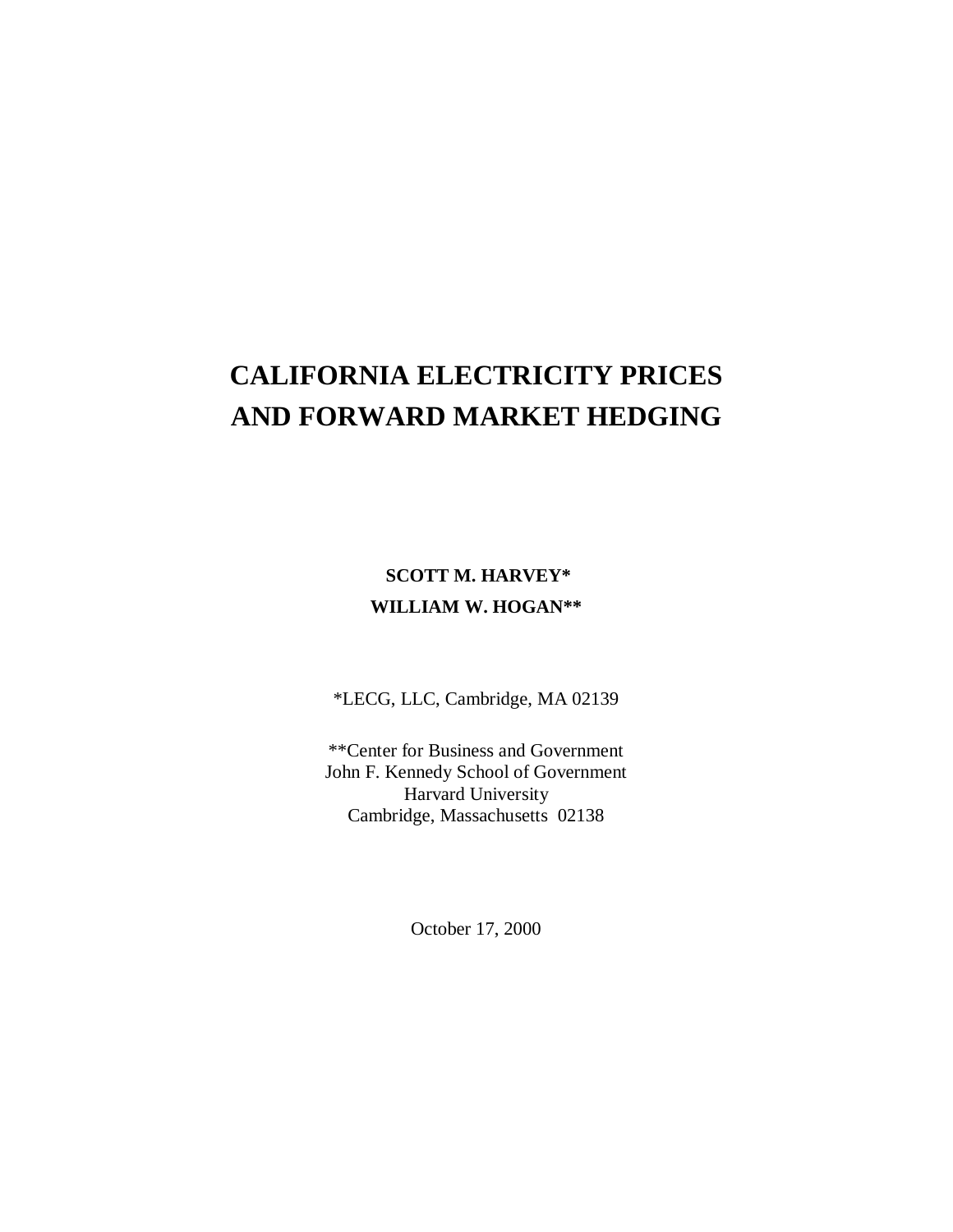### **CALIFORNIA ELECTRICITY PRICES AND FORWARD MARKET HEDGING**

Scott M. Harvey and William W. Hogan $<sup>1</sup>$ </sup>

October 17,2000

High prices in California implicate the fundamental flaws in market design. Comprehensive reform of the market design should be a first priority, and market power mitigation should focus on those who have market power. Relying on buyers to engage in forward market hedging per se is not likely to have significant benefits in mitigating the market power of sellers.

## **INTRODUCTION**

 $\overline{a}$ 

High prices in the California electricity market during the first three quarters of 2000 have produced an immediate need for both analysis of the events and development of policy recommendations. The average wholesale cost of electricity in June 2000 was \$166 per MWh as compared to \$36 per MWh in the summer of 1999.<sup>2</sup> The much higher prices were a surprise, with significant immediate and long-term consequences.

The usual requirement that development of policy recommendations flow from an analysis of the problems and their likely effects is especially important in the context of the California market. The California market is already widely recognized as beset with a "fundamentally flawed" market design that has been the subject of intense scrutiny and debate.<sup>3</sup> This review process was incomplete at the end of September 2000, but it did reveal that the analysis of events in California is complicated by the interaction of the

<sup>&</sup>lt;sup>1</sup> Scott Harvey is a Director with LECG, LLC., an economic and management consulting company. William Hogan is the Lucius N. Littauer Professor of Public Policy and Administration at the John F. Kennedy School of Government, Harvard University. The authors are or have been consultants on electricity market design and transmission pricing, market power or generation valuation issues for American National Power, British National Grid Company, Calpine Corporation, Commonwealth Edison, Constellation Power Source, Detroit Edison, General Electric Capital, GPU, Inc. (and the Supporting Companies of PJM), GPU PowerNet Pty Ltd., Duquesne Light Company, Electricity Corporation of New Zealand, ISO New England, National Independent Energy Producers, New England Power, New York Energy Association, New York ISO, New York Power Pool, New York Utilities Collaborative, Niagara Mohawk Corporation, PJM Office of the Interconnection, Putnam, Hayes & Bartlett, Reliant Energy, San Diego Gas & Electric, Sempra Energy, Southern Energy, Southwest Power Pool, TransÉnergie, Transpower of New Zealand Ltd., Westbrook Power, Williams Energy Group, and Wisconsin Electric Power Company. The views presented here are not necessarily attributable to any of those mentioned, and any errors are solely the responsibility of the authors.

<sup>2</sup> Department of Market Analysis, "Report on California Energy Market Issues and Performance: May-June 2000," Special Report, California Independent System Operator (CAISO), August 10, 2000, p. 18. This includes the cost of energy and ancillary services.

<sup>3</sup> Federal Energy Regulatory Commission, FERC Docket No. ER00-555-000 January 7, 2000. The resulting CAISO process began with Congestion Management Reform (CMR) and expanded into redefinition of the acronym as Comprehensive Market Redesign. See www.caiso.com for further details.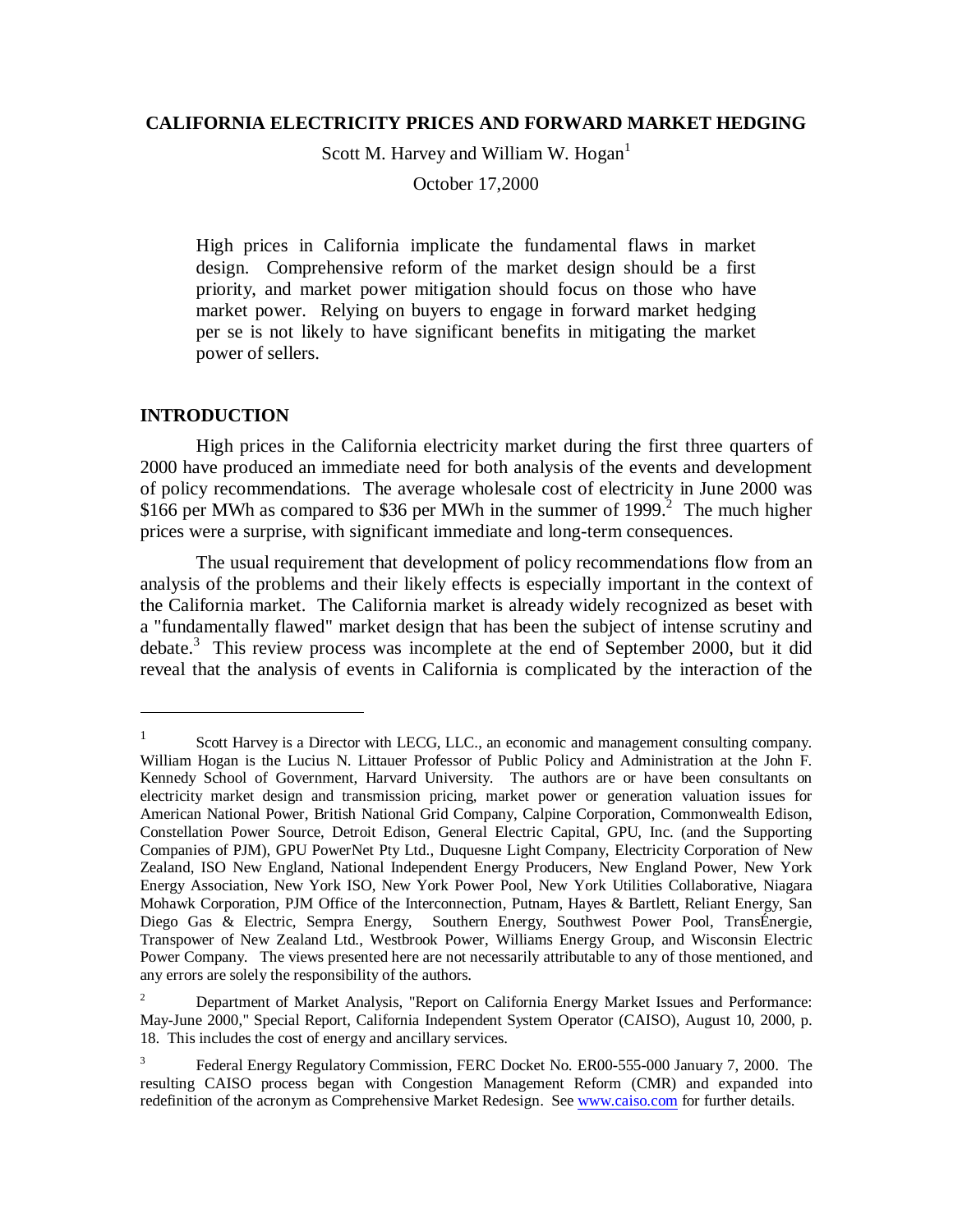effects of mistaken assumptions, bad design, associated real shortages, higher fuel prices, market power, and simple bad luck.<sup>4</sup> Separating out these factors and their relative importance will be no easy matter. However, the further consequences of misdiagnosing the problem and then prescribing the wrong medicine would only compound the difficulties.

Major contributions to the analysis of market performance appear in the series of reports prepared by the Market Surveillance Committee (MSC) of the California Independent System Operator (CAISO). In particular, the September report (MSC September Report) "An Analysis of the June 2000 Price Spikes in the California ISO's Energy and Ancillary Services Market,"<sup>5</sup> examines the interaction between shortages, market design flaws and the exercise of market power. The MSC September Report provides recommendations for reform, including the need to correct fundamental design flaws. In particular, the first market design flaw identified and the first recommendation of the report focus on the role of forward contracting by the utility distribution companies (UDCs). The MSC September Report concludes that there is substantial market power in the California electricity market. Furthermore, it concludes that unrestricted forward contracting by the UDCs would have substantially mitigated this market power in the past and would do so in the future.

Working towards a more comprehensive examination of the full analysis and recommendations, the present note addresses this particular recommendation and the implications for market performance. Setting aside for separate discussion the degree and nature of market power in the California electricity market, we examine the argument that simply removing regulatory restrictions on UDCs and providing them with incentives to forward contract would significantly mitigate market power. The attractions of long-term forward contracting include risk management, but the argument here goes much further in suggesting that creating the opportunity for forward contracting by the UDCs would produce a substantial mitigation of the market power of generators. If correct, this would be a valuable tool in the kit of market power mitigation. If not correct, this argument might significantly distract from the real problem of fixing the problems of market design and developing more direct measures for market power mitigation.

We find that there is little or no evidence to support the argument that the mere opportunity to arrange long-term forward market contracts would mitigate market power. Compulsion by regulators to require generators to sign long-term forward contracts at favorable prices would be another matter, but placing regulatory pressure on the generators to compel them to sign long-term contracts does not appear to be the intent.

<sup>&</sup>lt;sup>4</sup> In addition to the presumably normal generator outages, California experienced significant weather-related reductions in available imports from the Pacific Northwest. Moreover, California may have suffered more than some regions from a longer hiatus in new plant construction during several years of debate and uncertainty over the speed and direction of industry restructuring. This hiatus occurred at a time of rapidly growing electricity demand.

<sup>5</sup> Frank. A. Wolak, Robert Nordhaus, and Carl Shapiro, "An Analysis of the June 2000 Price Spikes in the California ISO's Energy and Ancillary Services Market," Market Surveillance Committee of the California Independent System Operator, September 6, 2000.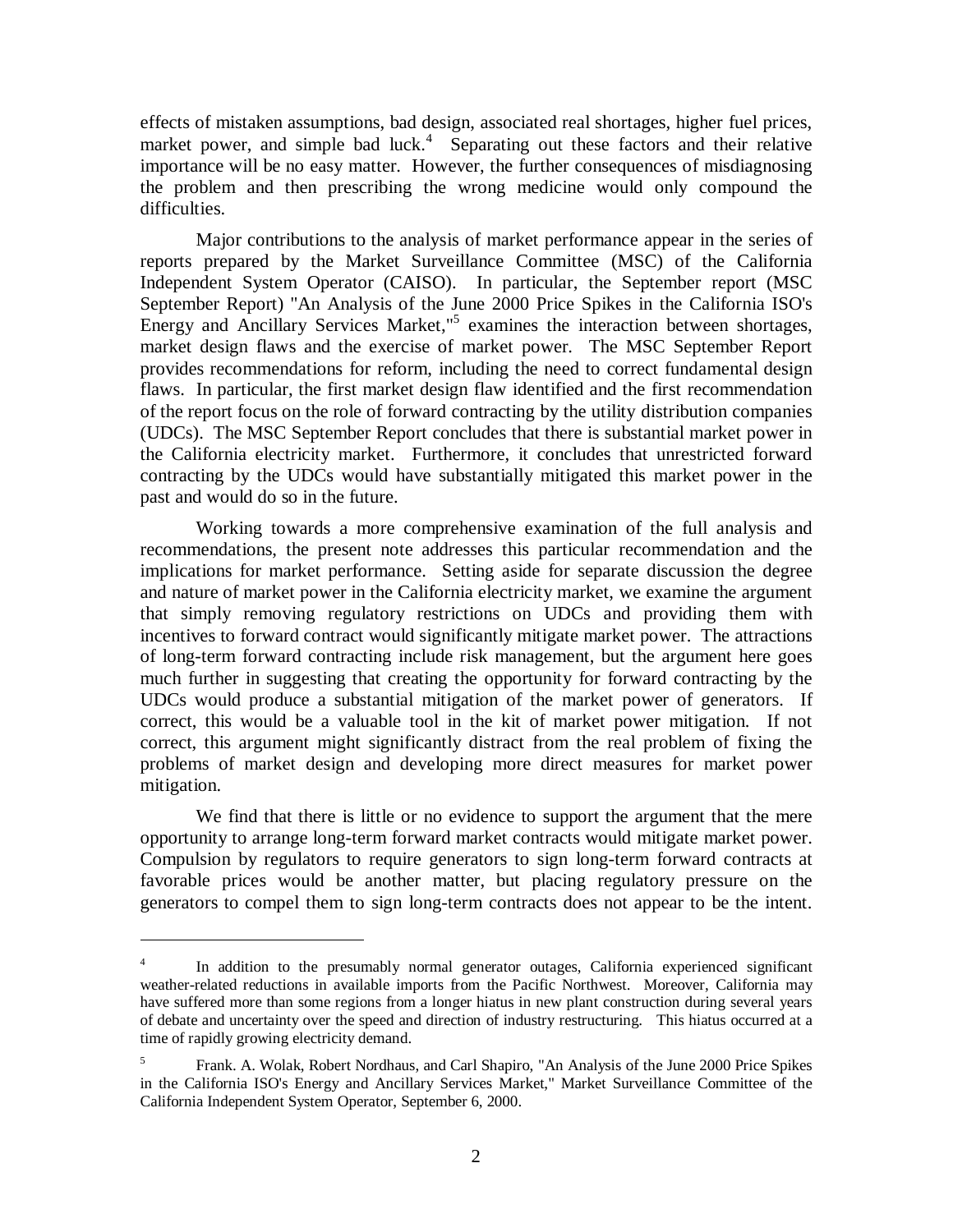Furthermore, accepting this argument and placing the pressure on the buyers in the current market might have the opposite of the intended effect, leading to higher not lower overall costs.

#### **FORWARD MARKET HEDGING**

The relevant section of the MSC September Report appears under the heading "Insufficient Forward Market Hedging."<sup>6</sup> Here there are several points and they have different implications. The report states:

"Had California's three utility distribution companies (UDCs) signed forward financial contracts equal to their expected net demand for energy and ancillary services during each hour of the months of May and June of 2000, average prices in the PX and ISO markets during these months would have been significantly lower. Even if the June 2000 price spikes had still occurred, the UDCs would have been largely insulated from this spot market price volatility, because of their forward hedges."<sup>7</sup>

The first assertion is that the existence of successfully completed forward contracts would have materially altered the behavior of the market and produced lower average prices. The second assertion is that even in the absence of the first effect the impact of the high prices would have been substantially reduced due to the protection of having paid for the electricity in the forward contracts.

As for the second assertion, it is true as the MSC September Report states that "forward market purchases limit the spot price exposure faced by a load-serving entity. It is subject to spot price risk on its real-time energy requirements only to the extent that they differ from its forward market purchases." 8 However, this is only part of the story, because the forward market contract does not prevent exposure to the forward market price. Presumably it is the total cost that is relevant, the amount paid in the spot market and the amount paid for the forward contract.

In the present case of California, the events of the summer of 2000 produced prices that were substantially above the prices that would have been required to obtain a summer forward contract as recently as the spring of  $2000$ .<sup>9</sup> Apparently the prices of the summer of 2000 were also well above the prices now being suggested that would be

<sup>6</sup> MSC September Report, pp. 6-13.

<sup>7</sup> MSC September Report, p. 6.

<sup>8</sup> MSC September Report, p. 6.

<sup>9</sup> The closely related NYMEX Palo Verde Futures Price for August 2000 Contracts was between \$50 and \$75 per MWh from March through May 2000, and reached just over \$200 by the end of July 2000. Testimony of Matthew P. Harris, "Price Forecasting in the California Electricity Market," Application of San Diego Gas & Electric Company (U 902-E) in the Third Annual Transition Cost Proceeding Addressing (1) The Transition Cost Balancing Account (TCBA), and (2) The Reasonableness of San Diego Gas & Electric Company's Energy Procurement Practices," Volume II, Before the California Public Utilities Commission, October 2, 2000.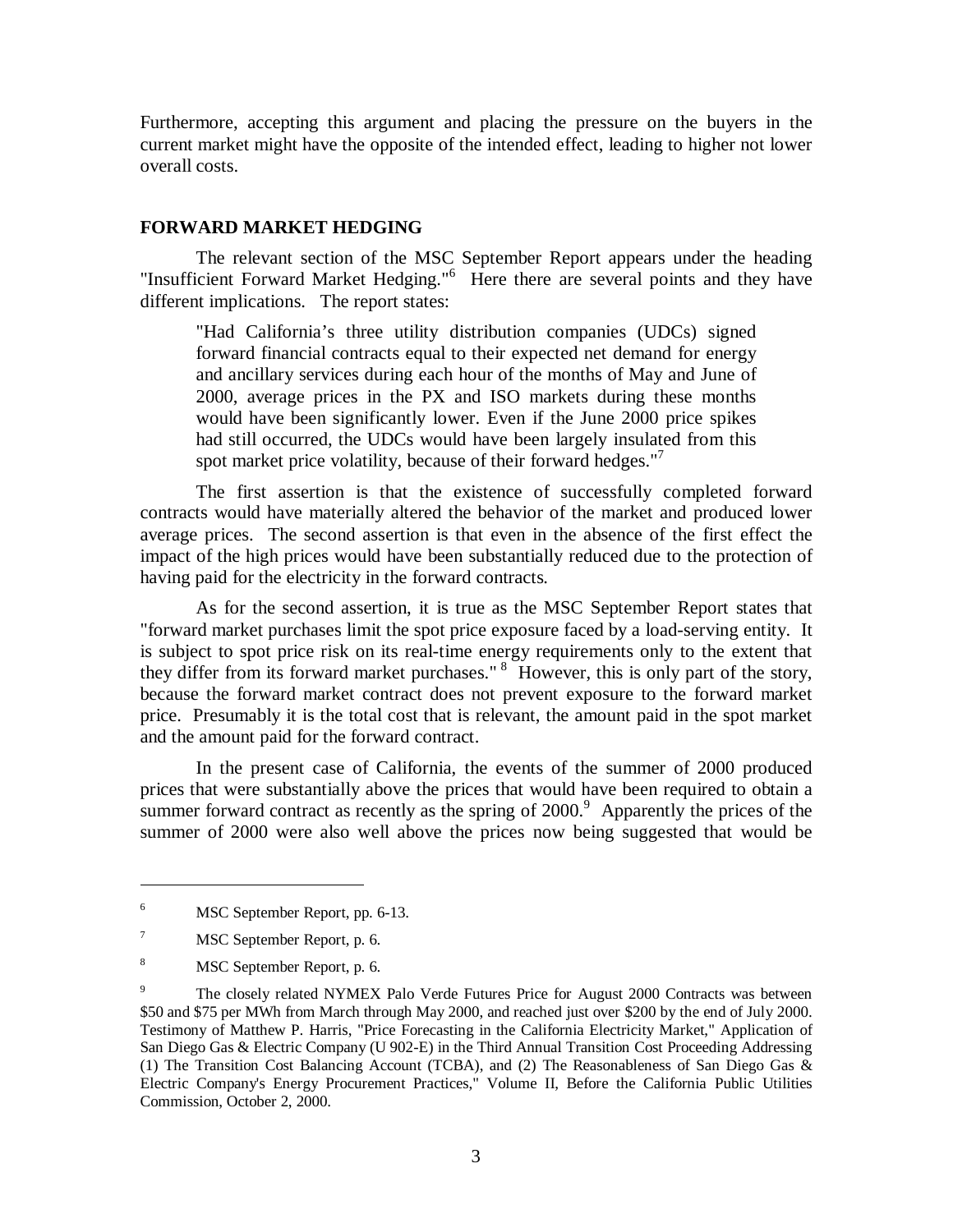required for prospective long term contracts in the California market.<sup>10</sup> There is little dispute that in the present case those customers who held forward contracts for the summer of 2000 saw substantially lower average prices than those who relied solely on the spot market.

As a guide for future policy recommendations, however, this undisputed fact suffers from the problem of twenty-twenty hindsight. The high prices were a surprise, and prices in the forward market looked unappealingly high at the time. After the fact, when the coin came up heads, the wager on the forward contracts looked like it was a good bet. But if the coin had come up tails, there would have been a very different concern about the money "wasted" on the forward contracts.

And coins fall both ways. In New York City, for example, in the spring of 2000 forward prices for a July/August strip were as high as \$140 per MWh for delivery to New York City. In the event, the average peak period day-ahead prices in New York City were \$64.44 and \$79.44, respectively.<sup>11</sup> Hence, if buyers in New York would have followed the advice to arrange forward contracts, by September there would have been the complaint that average prices of the hedgers were 100%-200% above market outcomes, the mirror image of the relative outcomes in California. In the event, most customers in New York did not sign up for the forward contracts. They were unhappy with their high spot prices compared to what they would have preferred, but not compared to the forward contract prices.

We all know that it is easier to have perfect hindsight than it is to have even good foresight. Further, the simple fact that a hedging contract reduces exposure to spot market prices is not sufficient to conclude that hedging contracts would always, or even on average, reduce the total price paid for electricity. It could easily turn out the other way in particular instances, and there may even be a premium in the average price under the hedging contract in order to avoid the risk. Furthermore, with the UDC in the business of arranging the contracts, there would be many other complicated and familiar problems under regulation where "[a] perceived inability of the regulatory processes around the world to cause firms to produce in a least-cost manner in the former vertically integrated monopoly led to widespread introduction of competition in generation and supply." $^{12}$ 

#### **MARKET POWER MITIGATION**

Stepping around the trap of perfect hindsight, the more interesting argument in the MSC September Report would be the first claim that the existence of forward contracts

<sup>&</sup>lt;sup>10</sup> "Three suppliers have proposed forward contracts at 6 cents per kWh, while Duke Energy has proposed 5 cents per kWh for the next two years and Enron has offered 5.6 cents per kWh, Keebler [Reliant] said." Power Markets Week, October 9, 2000, p. 20.

<sup>&</sup>lt;sup>11</sup> Consolidated Edison Company, personal communication. The June 2000 day-ahead average was \$95.86.

<sup>&</sup>lt;sup>12</sup> MSC September Report p. 12.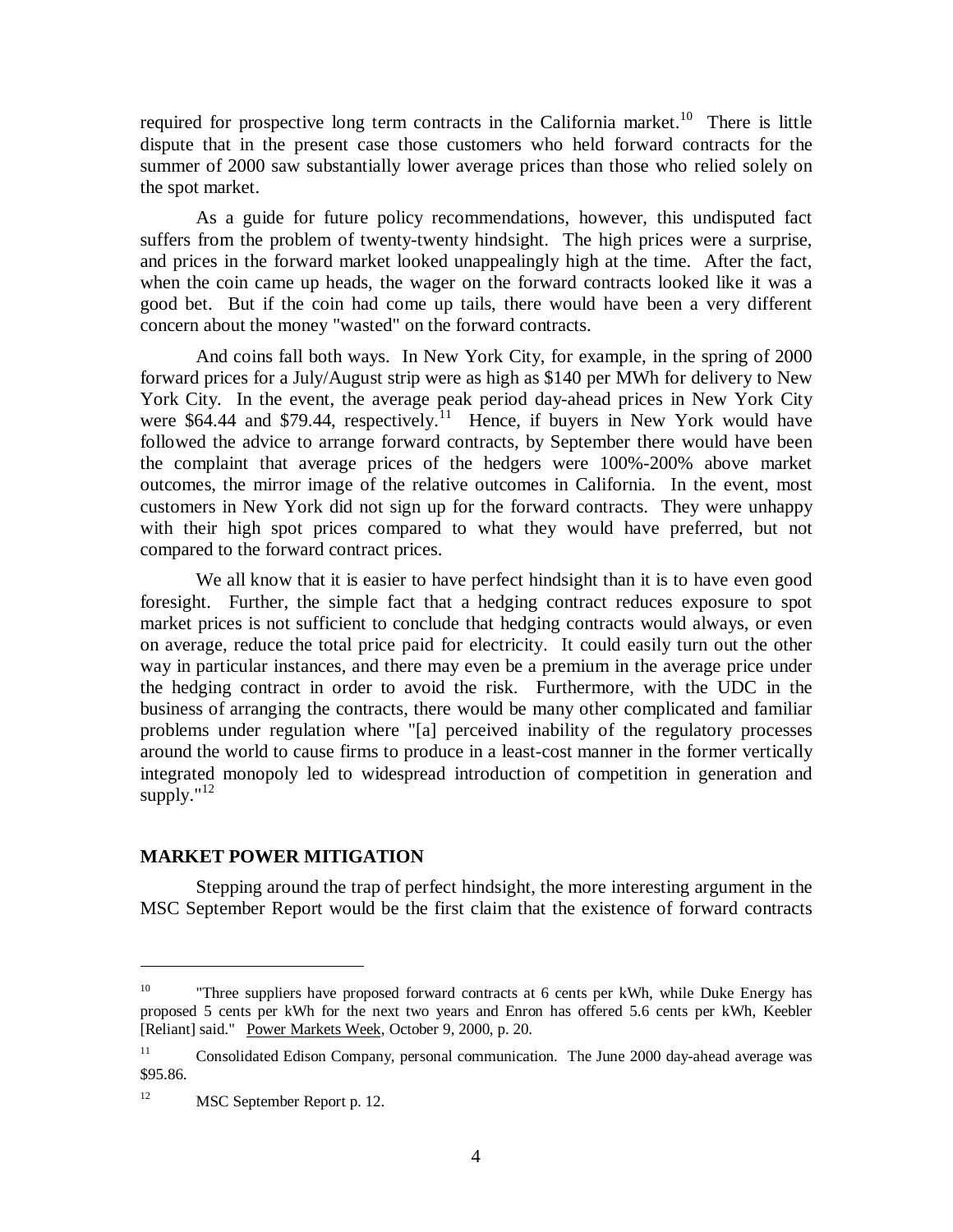would provide the right incentives to change behavior in the spot market and lower spot prices, along with the implication that this would be both doable and worth the cost:

"… forward market purchases from a generation unit owner limits the incentives this supplier has to exercise market power in the spot market. Generation unit owners that have sold forward financial contracts have a strong incentive to bid aggressively (low prices for large quantities of capacity) into the spot market in order to sell a sufficient amount to cover the forward financial commitment with actual physical sales of energy or capacity. The larger the quantity of the forward financial commitment sold by a generation unit owner, the more aggressively this owner will bid into the spot market that the forward financial contract clears against. This is a straightforward application of the basic economic concept of marginal revenue that underlies optimal pricing and bidding behavior."<sup>13</sup>

There are several ideas embedded in this claim, and the MSC draws its conclusion from other further investigations of this subject. To understand what this argument says and does not say, it would be useful to distinguish cases covering well designed and badly designed markets, and competitive markets versus those with market power.

For the well designed competitive markets, even with shortages, there should be little disagreement that the mere existence of forward contracting opportunities should have no impact on the equilibrium expected prices in either the spot or the forward market. The outcome should be the competitive price, which could be high in the case of shortages. Competition in real time would produce a competitive price. Competition in the forward market along with financial arbitrage would imply that the forward contract price would be the expected real time price, plus or minus a small risk premium or discount. This is consistent with the general thrust of the argument in the MSC report and underlying analyses cited.

Hence, the claim for the efficacy of forward contracts must arise from either the problems of bad design or the problems of market power. Although the MSC has been quite explicit and detailed in its current and past critiques of the problems produced by bad design features of the California market, the impact of bad design combined with competitive market performance does not appear to be the foundation of the argument for the importance of forward market hedging. The real focus of the MSC September Report is on the central importance of market power, for both good and bad market designs. The important public policy claim in that report is that the bidding behavior of generators with market power would be changed by the introduction of the opportunity for greater forward contracting.

The MSC September Report with its conclusion regarding forward contracting and market power relies on an extensive body of work, notably the investigations of Wolak using the experience in the Australian market.<sup>14</sup> Additional support for the

<sup>13</sup> MSC September Report, p. 6.

<sup>14</sup> Frank A. Wolak, "An Empirical Analysis of the Impact of Hedge Contracts on Bidding Behavior in a Competitive Electricity Market." International Economic Journal, 14(2), pp. 1-40. (available from http://www.stanford.edu/~wolak)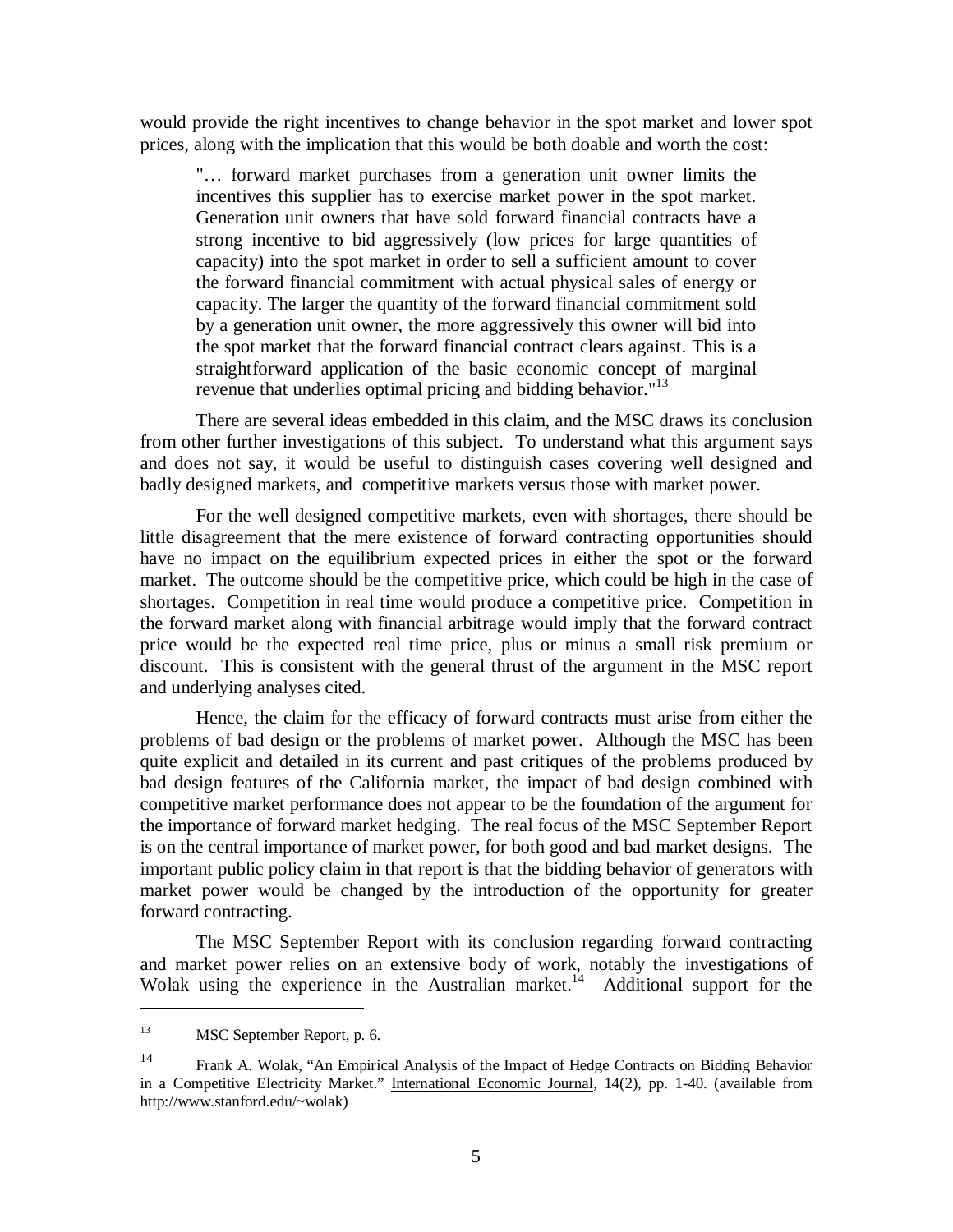importance of forward contracting can be found in the early experience in the market in England and Wales.<sup>15</sup> The theoretical argument is that given a large forward contract position, the generator would have less incentive to exercise market power because the reduction in demand and its sales due to higher prices would no longer be compensated by higher short-run profits on all of its remaining production. The theoretical argument is correct as far as it goes, but it raises the questions of why the generators would sign the forward contracts in the first place, what price would generators charge in the forward contracts, would generators take account in setting prices of the impact of higher prices both on current profits and future profits under term contracts, and what relevance this has to the particular conditions in California?

Answers to the first two of these questions could be that the generators would sign contracts at low prices because they would be compelled to do so by regulators as part of a transitional vesting process. As it turned out, in the case of England and Wales the original vesting contracts were mandatory but not necessarily at low prices. And in the case of Australia, the source cited by the MSC explains why there was so much forward contracting that helped reduce spot market prices:

"A final reason for the large amount of hedge contracts held by Firm A is the relatively large amount of vesting contracts outstanding during this time period. Under the rules of the NSW and Victoria markets, generators in these markets were required to sell to retail suppliers of electricity hedge contracts in sufficient quantity to cover the forecast load of noncontestable or captive customers served by these retailers. Non-contestable customers are prohibited from choosing their retailer. They must purchase electricity from the incumbent local retailer. The prices of these vesting contracts are set by the state government at fairly generous levels relative to current prices in the wholesale market. Given the relatively small number of contestable customers in the NSW and Victoria market during the sample period, these vesting contracts were a very large fraction of the quantity of hedge contracts held by all generating companies." <sup>16</sup>

Apparently the generators were compelled to sign the contracts, and the implication that this is beneficial for mitigating market power means that total prices on average must have been lower than compared to the absence of the vesting contracts.

It seems clear that if the regulators are prepared to compel generators to sign longterm contracts at prices that lower their total average prices and profits, then customers would see lower average prices. The disconnect, however, is in defining the relevance this has for the California market or for the conclusion that the UDCs not signing forward contracts is the source of the problem. The key ingredient, compelling the generators to cooperate on offering lower prices, was not envisioned in the past and is not mentioned in the MSC recommendation for the future.

<sup>15</sup> See for example, Richard Green, "Britain's Unregulated Electricity Pool," in M. Einhorn (ed.) From Regulation to Competition: New Frontiers in Electricity Markets, Kluwer, Boston, 1994, pp. 73-95.

<sup>16</sup> Frank A. Wolak, "An Empirical Analysis of the Impact of Hedge Contracts on Bidding Behavior in a Competitive Electricity Market," (p. 43 in web page version).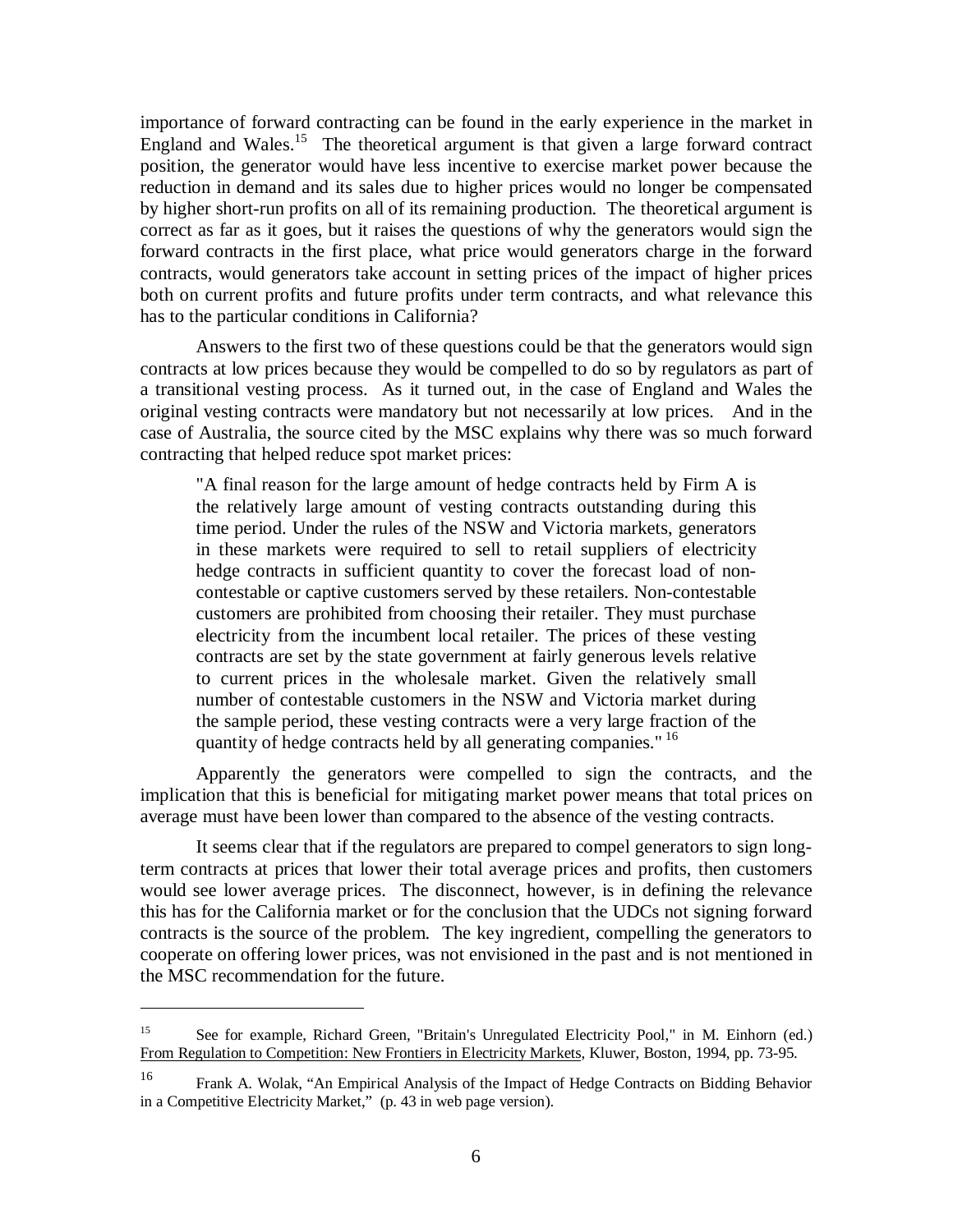The common sense question looms as to exactly why generators possessing market power would be prepared to offer low price contracts in order to lower the spot price and lower their own profits? Here the answer is a little more complicated, and much more controversial. The apparent claim of the MSC September Report is that generators with market power would voluntarily sign such contracts and lower their expected profits due to the incentives that would be induced by the interaction of the forward and contract markets.

Clearly a single monopolist would not be affected by the opportunity to sign forward contracts. Hence, the logic behind this argument would depend on a game theory formulation of the oligopoly problem with limited competition among a few suppliers. There is a literature on this subject that traces back to a common root in the work of Allaz.<sup>17</sup> The details are important, but the basic outline is simple. A spot market with firms able to exercise market power produces high prices and inefficient outputs. The oligopoly model applied by Allaz and Vila<sup>18</sup> to the spot and forward markets follows the familiar Cournot formulation, which is usually justified based on its analytical convenience rather than its descriptive power. There is a one-period spot market. Producers take the outputs of their competitors as fixed. Introduction of a single forward market in this formulation substantially reduces the suppliers' market power in real time as each supplier now must compete not only with other suppliers in this period but also in effect with other suppliers and itself in the forward period. Extension of this model to continuous trading in the forward markets produces the remarkable result that the mere existence of the opportunity for forward trading completely eliminates market power.<sup>19</sup>

There are at least two possible conclusions that might flow from this analysis. One is that we have a silver bullet that produces a surprising and unintuitive result that market power cannot coexist with the opportunity for forward trading. The other conclusion is that we have a very peculiar knife-edge kind of result that depends completely or strongly on the special structure of the game theory formulation; change the assumptions of the game formulation in seemingly innocuous ways and the conclusions might change completely. Those familiar with game theory would probably pick the second explanation as their first guess.

This latter view is the explanation of Allaz and Vila who identify at least two critical assumptions. First is the so-called Cournot behavior where generators act as though the quantity offered by the other competitors is fixed and the only problem is balancing the changes in market demand. Second is the connection to another famous game known as the prisoner's dilemma.

<sup>&</sup>lt;sup>17</sup> Blaise L. Allaz, "Strategic Forward Transactions Under Imperfect Competition: The Duopoly Case," Ph. D. Dissertation, department of Economics, Princeton University, October 1987.

<sup>&</sup>lt;sup>18</sup> Blaise Allaz and Jean-Luc Vila, "Cournot Competition, Forward Markets and Efficiency," Journal of Economic Theory, Volume 59, 1993, pp. 1-16.

<sup>&</sup>lt;sup>19</sup> In this model, the buyers are perfect competitors. This does not treat the case of buyers exercising market power that balances the power of the producers by withholding final consumption or subsidizing high cost out put to lower market prices, which does not appear to be the MSC argument.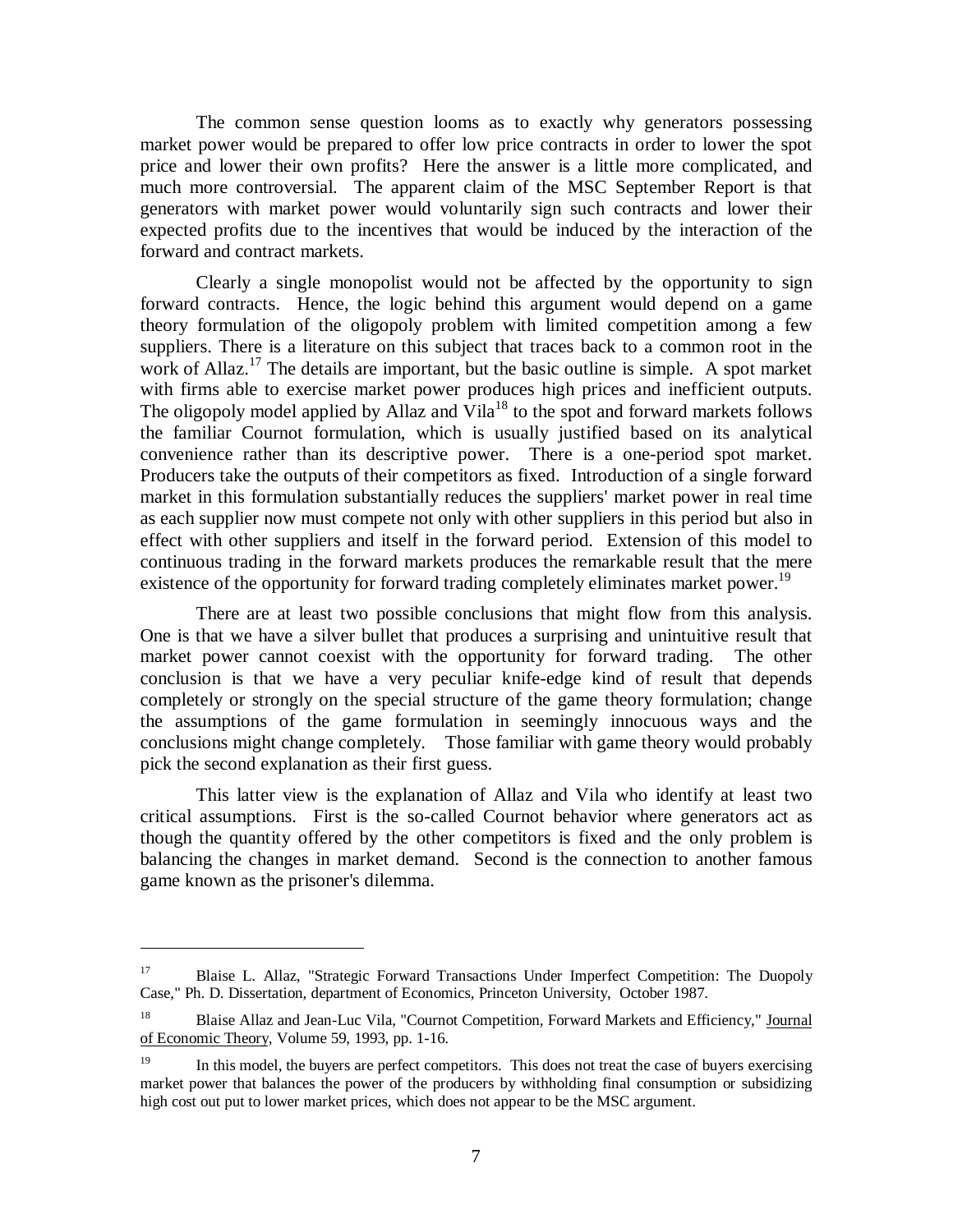As for the Cournot formulation, Allaz and Vila point out that the assumption is "crucial."<sup>20</sup> In fact, in Allaz's earlier dissertation the point appears that changing the response assumption from fixed quantity to fixed market share completely reverses the conclusion; there is no forward contracting and we would have the completely collusive monopoly outcome.<sup>21</sup> In another attack on the same problem, Newbery describes an alternative approach to sidestep the "implausible outcome" of Allaz and Vila, by examining a supply function equilibrium and contestable entry to preserve the strategic incentive to forward contract.<sup>22</sup> Contestability of entry does not seem relevant to the California case, but the supply function formulation has greater appeal; in this model generators assume their competitors' supply functions, not outputs, are fixed. Here the work of Green is important in showing that keeping all the assumptions of the Allaz and Vila argument but changing only the nature of competition in the spot market to a linear supply function equilibrium again completely changes the result and produces no forward contracting.<sup>23</sup> Green's special case does not exhaust all the outcomes, but his analysis highlights the importance of the structure of the interaction in the game theory formulations and the necessity that the forward contracts affect the strategy, not just the outcomes, in the spot market.

On balance, therefore, the net implication of these various game theoretic formulations is at best mixed, and there is no compelling theoretical argument that would support the conclusion that generators possessing market power would unwittingly surrender that market power simply because customers came asking for long-term contracts.

The theoretical prediction of market power mitigation appears even more "implausible" when we consider the incentives of the one-shot game that is described in all these analyses. Allaz and Vila note that in their model "the trading decisions give rise to a prisoner's dilemma: each producer has incentives to trade forward but when they both do so, they end up worse off."  $24$  This is a famous dilemma, and almost equally as famous is the recognition that the outcome depends importantly on the assumption that the game is played only once. Repeated play of the prisoner's dilemma game could produce a very different outcome that would be indistinguishable from collusion. "There is ample evidence that firms in some industries have understood the role of repeated play in allowing such collusive outcomes...  $.^{125}$  Given the repeated nature of electricity

<sup>&</sup>lt;sup>20</sup> Blaise Allaz and Jean-Luc Vila, "Cournot Competition, Forward Markets and Efficiency," Journal of Economic Theory, Volume 59, 1993, pp. 12.

<sup>&</sup>lt;sup>21</sup> See also, Blaise Allaz, Oligopoly, Uncertainty and Strategic Forward Transactions," International Journal of Industrial organization, Vol. 10, 1992, pp. 297-308.

 $22$  David M. Newbery, "Competition, Contracts and Entry in the Electricity Market," RAND Journal of Economics, Vol. 29, No. 4, Winter 1998, pp. 726-749.

<sup>&</sup>lt;sup>23</sup> Richard Green, "The Electricity Contract Market in England and Wales," The Journal of Industrial Economics, Vol. XLVII, march 1999, pp. 107-124.

<sup>&</sup>lt;sup>24</sup> Blaise Allaz and Jean-Luc Vila, "Cournot Competition, Forward Markets and Efficiency," Journal of Economic Theory, Volume 59, 1993, pp. 3.

<sup>&</sup>lt;sup>25</sup> Drew Fudenberg and Jean Tirole, Game Theory, MIT press, 1992, p. 155.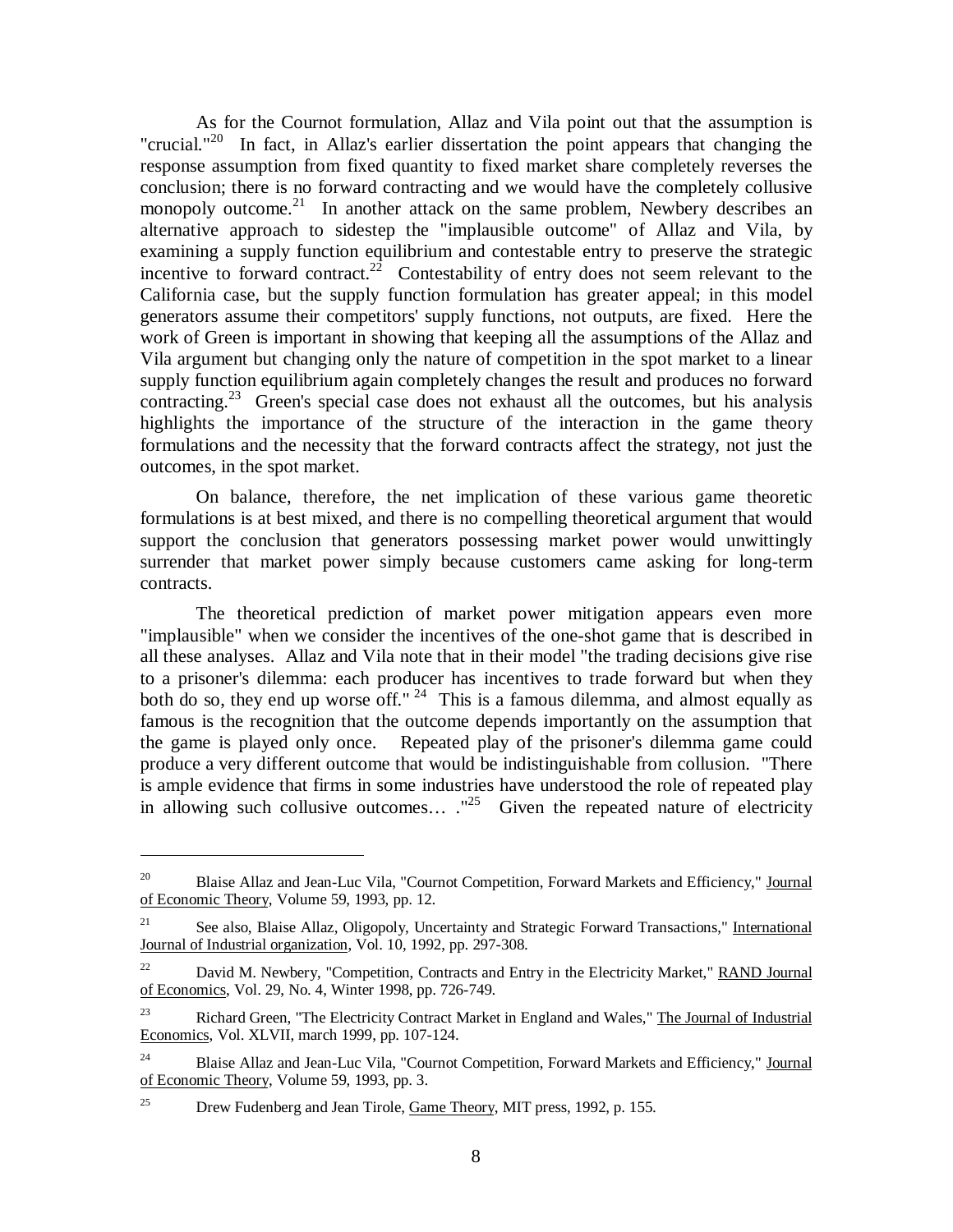markets, it would be prudent to at least require some demonstration or argument that this critical feature of the one shot prisoner's dilemma does not apply here.<sup>26</sup>

Apparently the theoretical literature is at best ambiguous in supporting the forward hedging contract recommendation of the MSC September Report, or even in pointed conflict with its implications. Furthermore, the favorable theory rests upon an assumption that there is a price responsive demand function in order to make the incentives associated with contract positions produce aggressive spot market bidding behavior by generators. However, and as emphasized elsewhere in the MSC report, this has not been the case in California. Even where appropriate metering is available, the California market design combined with the retail rate cap effectively shields loads from market-clearing prices at their respective locations. This dilutes the incentives for appropriate demand responses from price-sensitive loads, especially in those transmission-constrained regions in which the exercise of market power is most likely. In the absence of a price sensitive demand response, the incentive to bid less aggressively does not require a large uncontracted demand. Even a 1 MW "pivotal" generator (in the terms of the MSC) would be foolish to accept a price below the willingness to pay at the margin. Hence, with shortages and a price cap we would expect competitive suppliers to seek the price cap.

For both the empirical and theoretical literature, therefore, we find that a closer look produces little or no support for the most important interpretation of the recommendation in the MSC September Report. The empirical evidence of the importance of contracting in mitigating market power relies on cases where the generators largely were forced to sign the forward contracts. The theoretical models are interesting but ambiguous in their predictions and seem to have little relevance for the California market. We are left with the common sense question: if the generators have market power, why would they voluntarily act to surrender that market power through forward contracting at low prices?

Notably, the MSC identifies the tension underlying its own analysis about the efficacy of forward contracting. First, from the perspective of the buyers: "In making their forward contracting decisions, load-serving entities must trade off the benefits of reduced average spot prices against the increased prices that they may need to be pay in forward markets to purchase a sufficient amount of forward energy to cause generators to bid aggressively in the spot energy markets."  $27$  This seems to acknowledge the longterm forward contracting might be expensive, but it raises the notion that buyers might somehow be willing to act individually to exercise a form of market power to the benefit

<sup>&</sup>lt;sup>26</sup> Henry Thille, "Commodity Futures Markets With Imperfectly Competitive Producers, Ph.D. Dissertation, Department of Economics, University of British Columbia, 1995. This work examines the sensitivity of the results of Allaz and Vila in various dynamic settings. However, these are always finite horizon models with certain end-points, which "eliminates additional equilibria that arise when  $T=\infty$ ," (p. 41) or when the end point of the repeated game is uncertain. Hence, this dynamic analysis is not the same as the repeated game argument summarized in Fudenberg and Tirole.

<sup>&</sup>lt;sup>27</sup> MSC September Report, p. 10.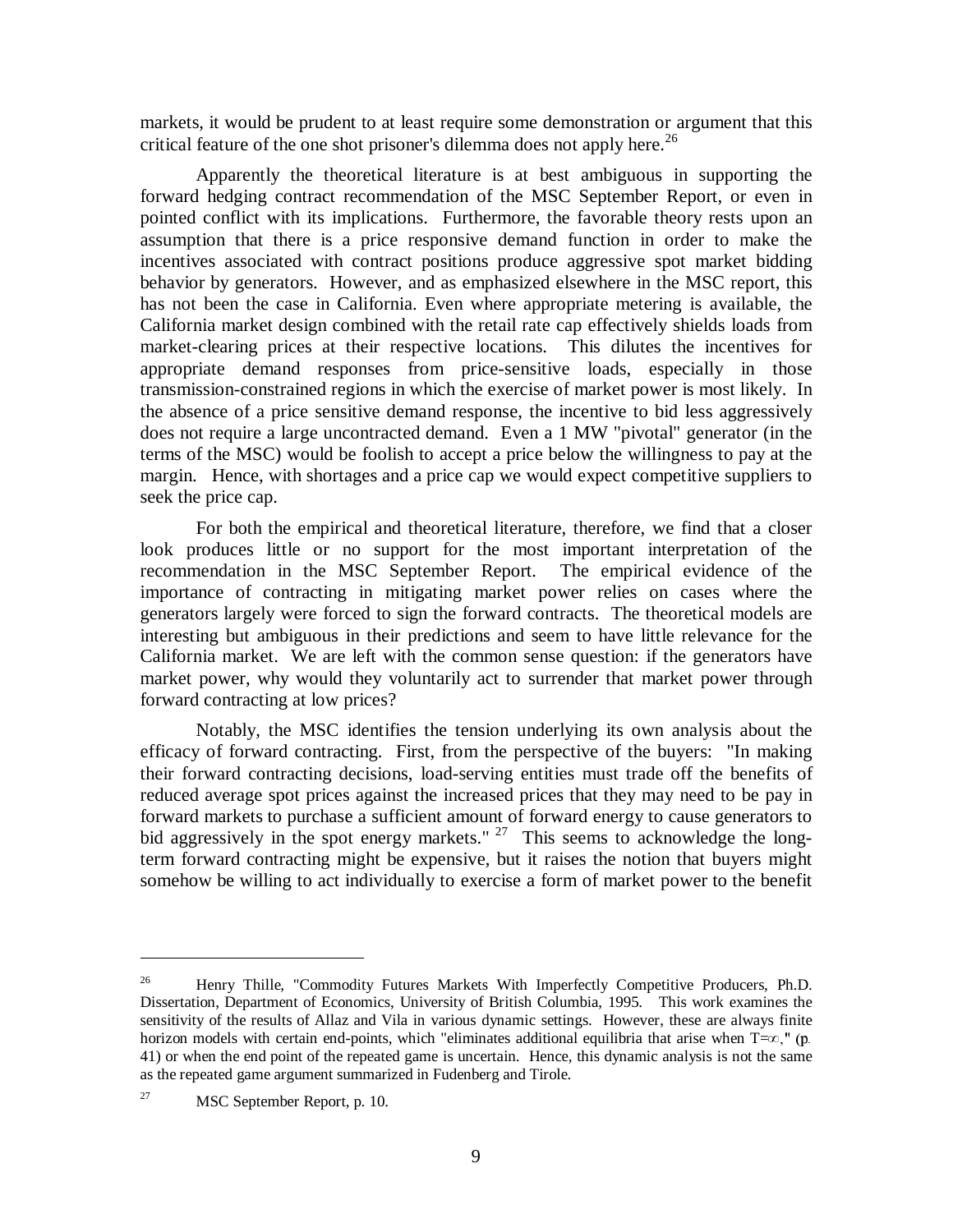of the market as a whole.<sup>28</sup> If this is the argument, we should examine the likelihood of success in the face of the obvious free-rider problems.

And for the generators, the dilemma remains: "Generators must bear in mind that signing significant long-term financial forward commitments to supply energy, even at very attractive prices, commits them to be very aggressive suppliers of energy in the spot market, which can reduce average spot prices."<sup>29</sup> As discussed above, contracts at "attractive" prices may or may not produce aggressive bidding depending on the other market reforms. But it is clear that generators will understand the incentives and will not be likely to volunteer for forward contracts at low prices that reduce their total profits.

If the generators do not have market power, or if the forward contracts are not at low prices, then there is no strategic advantage to buyers in changing the incentives in the spot market. Furthermore, in what is already a strong seller's market it would seem that putting pressure on market participants to enter into forward contracts would create even more of a seller's advantage. The MSC's proposed reserve and scheduling penalties do not address the incentives on generators to sign long-term forward contracts. If this is the case, the MSC's recommendation and pressure on the UDCs could produce exactly the opposite of its intended outcome by raising average prices and repeating the problems of the regulated past with long-term contacts at high prices that could not be supported in the market.

# **COMPREHENSIVE MARKET REDESIGN**

If simple removal of restrictions on forward contracting would do little to mitigate market power, we need to look elsewhere to improve the performance of the market. The attractions of hedging contracts for reducing risk would remain. As the MSC concludes, "… competition between generation and loads in the forward and spot markets and over the terms and conditions of forward financial arrangements is an essential component of a robust and fully competitive wholesale electricity market. Removing all restrictions on UDC forward contracting will allow this essential component of a workably competitive electricity market to develop." <sup>30</sup> But the fundamental problem would remain to address the fundamental flaws in the market design.

It would be appropriate to identify and remove any market design features that cause market participants to enter into fewer forward contracts than they would otherwise perceive to be in their individual interest. For example, we could ask if there are market design barriers to the efficient level of forward contracting by retail suppliers to customers no longer under price caps? Or for forward contracting by UDCs whose customers are still under price caps, given that these customers do not have an incentive to forward contract on their own? But there is a potential question of whether the efficient level of forward contracting is feasible under the current market design.

<sup>&</sup>lt;sup>28</sup> This is not the same thing as the usual monopsony argument which envisions changing the final pattern of consumption to influence prices.

<sup>29</sup> MSC September Report, p. 10.

<sup>30</sup> MSC September Report, p. 10.